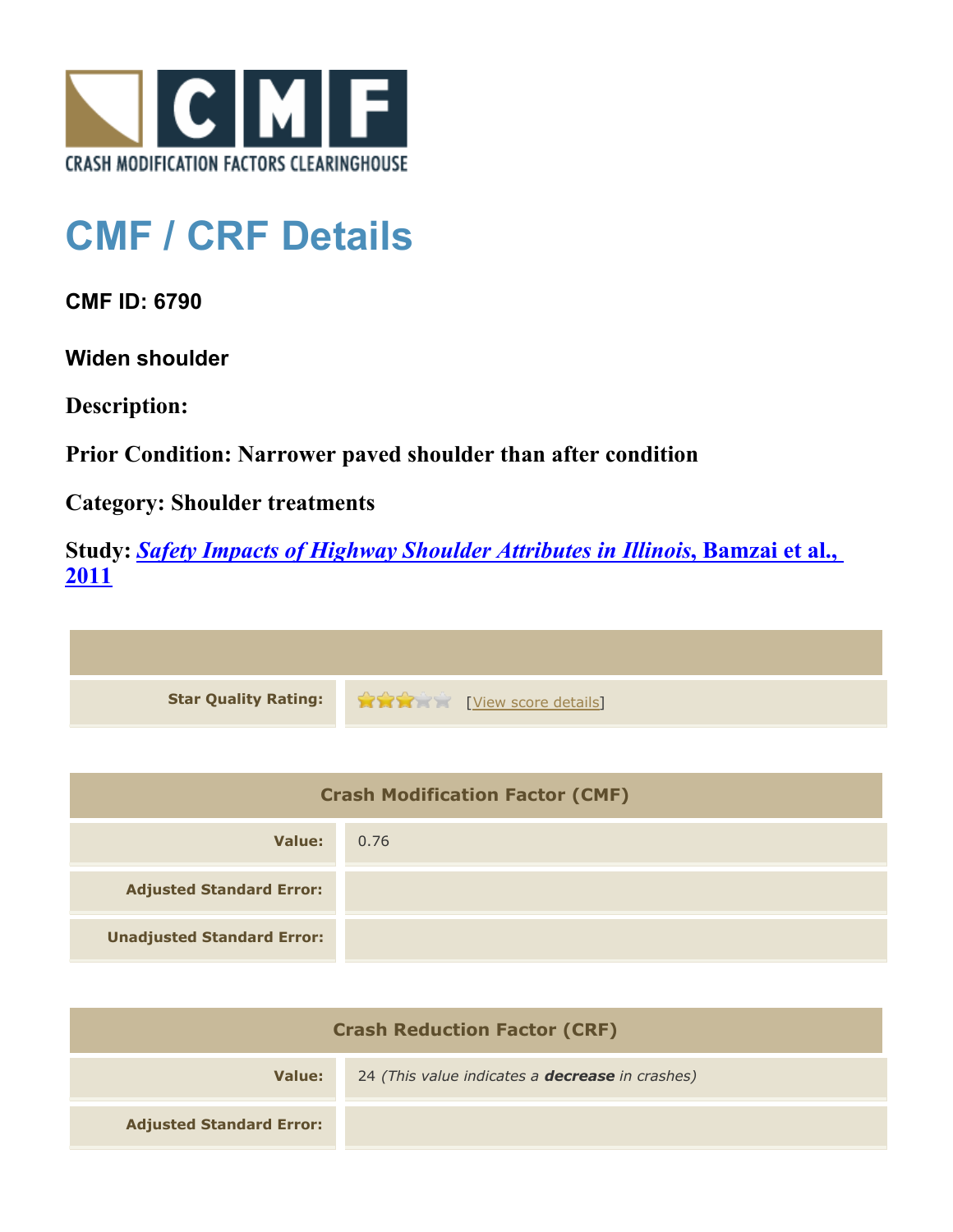| <b>Applicability</b>       |                                                |
|----------------------------|------------------------------------------------|
| <b>Crash Type:</b>         | Fixed object, Head on, Run off road, Sideswipe |
| <b>Crash Severity:</b>     | O (property damage only)                       |
| <b>Roadway Types:</b>      | Principal Arterial Interstate                  |
| <b>Number of Lanes:</b>    |                                                |
| <b>Road Division Type:</b> | Divided by Median                              |
| <b>Speed Limit:</b>        | 65                                             |
| <b>Area Type:</b>          | Rural                                          |
| <b>Traffic Volume:</b>     |                                                |
| <b>Time of Day:</b>        | All                                            |

## *If countermeasure is intersection-based*

| <b>Intersection Type:</b>         |  |
|-----------------------------------|--|
| <b>Intersection Geometry:</b>     |  |
| <b>Traffic Control:</b>           |  |
| <b>Major Road Traffic Volume:</b> |  |
| <b>Minor Road Traffic Volume:</b> |  |

| <b>Development Details</b>      |              |
|---------------------------------|--------------|
| <b>Date Range of Data Used:</b> | 2000 to 2006 |
| <b>Municipality:</b>            |              |
| State:                          | IL           |